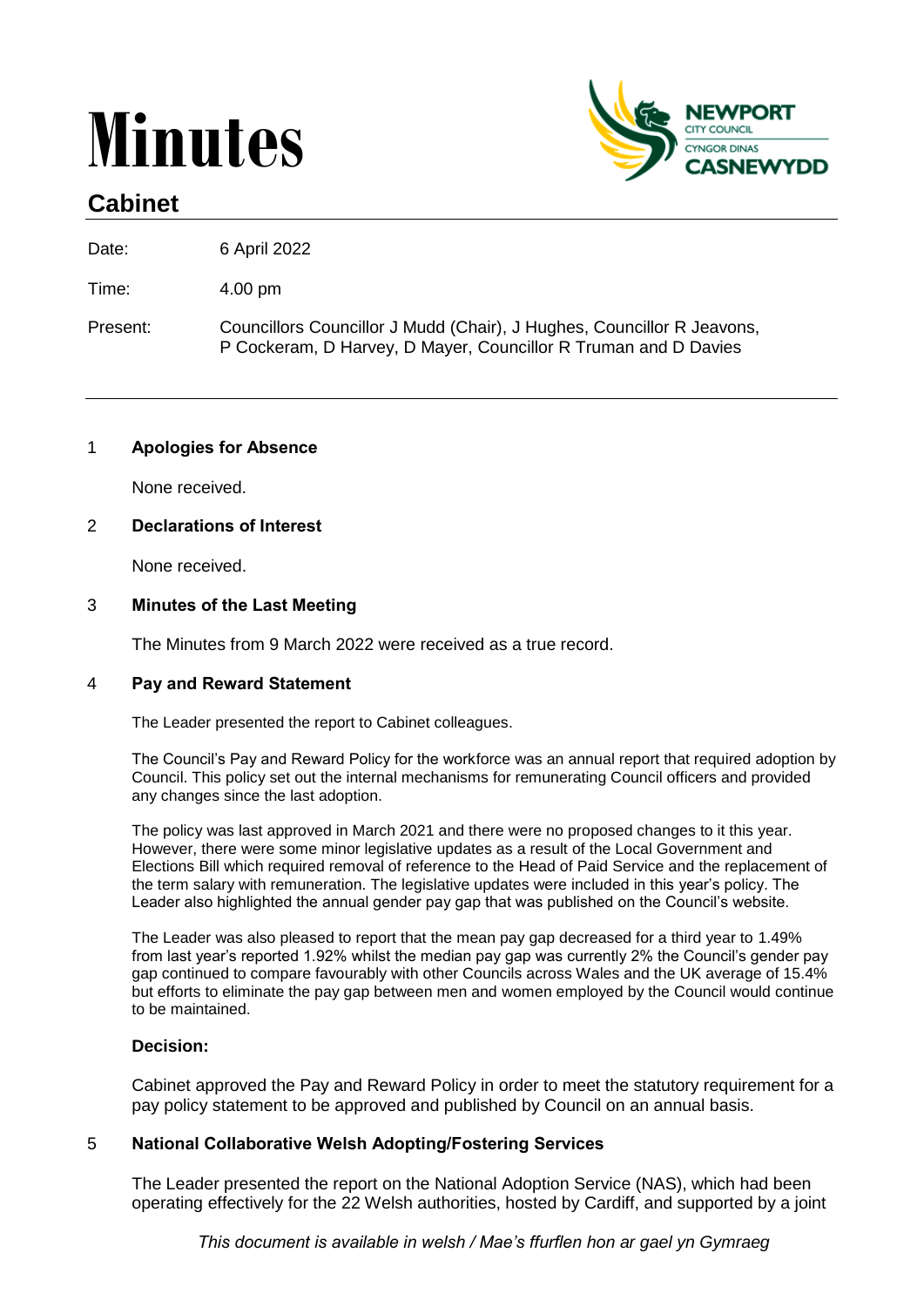committee. It was proposed that as the NAS Director and the central team had also been supporting the National Fostering Framework, now called Foster Wales, that a similar collaboration arrangement, although not a National Fostering service, was created. The reason that a legal agreement was required for a national approach within Fostering was because currently, unlike for adoption, there was no legislation that supported the Foster Wales collaboration.

Foster Wales already supported Foster Newport with foster carer recruitment and retention, and it was hoped that this collaboration would support a longer-term reduction in costs, and increased flexibility of service. For Foster Newport this would mean that recruitment and retention of carers and other linked activities would be supported nationally by the central team.

Foster Wales already supported Foster Newport through advertising and specialised recruitment campaigns that have further reach than previously achieved by Newport alone. The recruitment and retention of foster carers was vitally important to meet Foster Newport's sufficiency requirements to reduce the use of private foster care providers.

This activity was supported by Welsh Government to the end of March 2023, with a response awaited from Welsh Government in relation to options for funding beyond the grant aid timescale. It was acknowledged that resolving this would require the commitment of both Local and Welsh Government.

The preferred option for Newport was that we supported this collaboration and continued to benefit from the 'Foster Wales' support and continued to support collaborative working on a National basis.

#### Comments from Cabinet Members:

- **EXECOUNCILLET COCKET COCKET AT SUPPORTED THE CONCEPT CONCEPT** COUNCILLET COUNCILLET COUNCILLET COUNCILLET COUNCIL sensible, it would also help to reduce the independent sector. Councillor Cockeram however raised two issues: the number of staff; 26, seemed excessive and secondly the Council needed to be mindful that funding was only provided until 2023. After that, there was no guarantee where the funding would come from.
- Councillor Hughes said that it was positive to see this evolving from the 2015 paper and agreed with Councillor Cockeram's comments. Councillor Hughes also welcomed the positive move with regard to marketing and recruiting which would be more competitive with private sector. Councillor Hughes therefore supported the report.

# **Decision:**

Cabinet signed the Joint Committee Agreement.

# 6 **Local Government and Elections (Wales) Act 2021 - Corporate Self Assessment**

The Leader introduced the report Local Government and Elections (Wales) Act 2021, Corporate Self-Assessment to colleagues, which in February last year, received Royal Assent and required local authorities to publish an annual self-assessment of its governance and performance arrangements.

The Report presented the proposed approach that the Council would undertake to complete its annual self-assessment.

The Local Government Act required Newport Council to undertake an annual selfassessment to ensure that it was excising its functions effectively, using its resources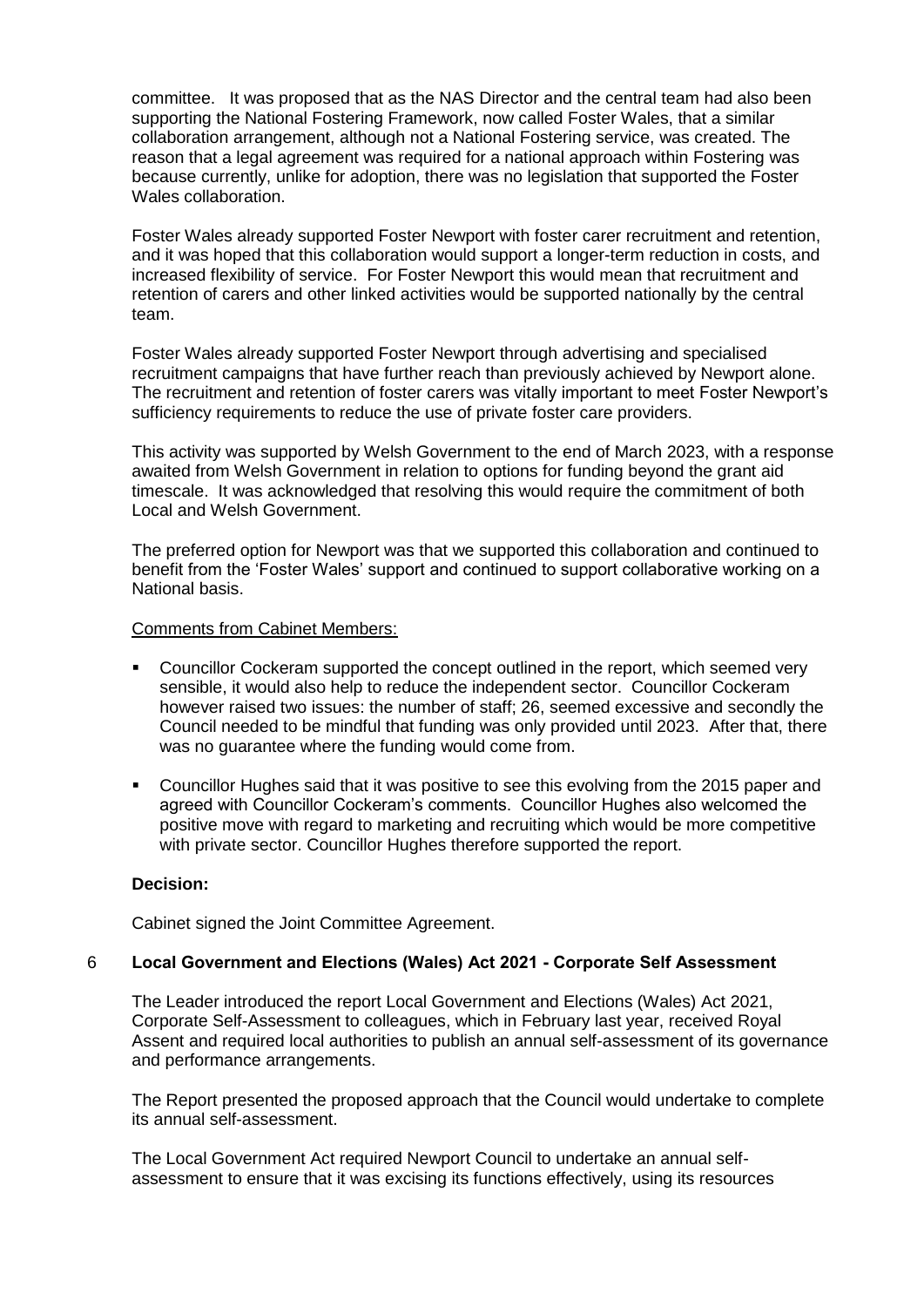economically, efficiently and effectively; and that the Council's governance arrangements were effective for securing these areas.

The Council was also required to consult with the residents and businesses of Newport, Council staff and Trade Unions.

In the last year, the Council was looking at options to identify the best course of action in relation to these requirements, within the resources available.

Three options were considered by the Council including:

- undertaking a standalone self-assessment
- integrating the self-assessment with the Council's Annual Governance Statement
- integrating the self-assessment into the Council's annual Corporate Well-being report.

The report outlined the preferred approach which was to integrate the self-assessment into the Council's annual Corporate Well-being report.

The Council's annual Well-being report already provided an overview of the Council's performance in the previous financial year and included an oversight of the Council's arrangements for its governance, finances, and progress against the Council's Corporate Plan.

The Annual Report would be improved to accommodate the new requirements set out in the Act. Governance arrangements on the scrutiny of the report would remain in place but would also consider the feedback provided by the Council's Governance and Audit Committee.

The Self-assessment report would be published later this year and would be available in Welsh and English.

### **Decision:**

Cabinet approved the proposed approach outlined in this report and for the first Selfassessment to be completed as part of the Council's Corporate Annual Report 2021/22.

#### 7 **Covid Update Report**

The Leader presented the report to Cabinet, which provided an update on the Council's response to the Covid-19 pandemic and the City's recovery, ensuring residents and businesses complied with the current restrictions and the progress being made with the Council's Strategic Recovery Aims and Corporate Plan.

Since the last report in March, Covid cases increased and remained prevalent across Newport's communities.

The latest ONS survey findings suggested a rise in case rates was driven by a sub type of the Omicron Variant.

The number of hospitalisations and beds occupied with Covid-19 related patients still remained low, however the impacts of restrictions over the past two years continued to impact health and social care settings.

As of the 28 March, Wales remained at Alert Level Zero with several legal restrictions still in place. Face coverings remained a legal requirement in health and care settings; and workplaces and premises open to the public continued to complete Coronavirus risk assessments.

Face coverings were no longer required by law in retail settings and on public transport.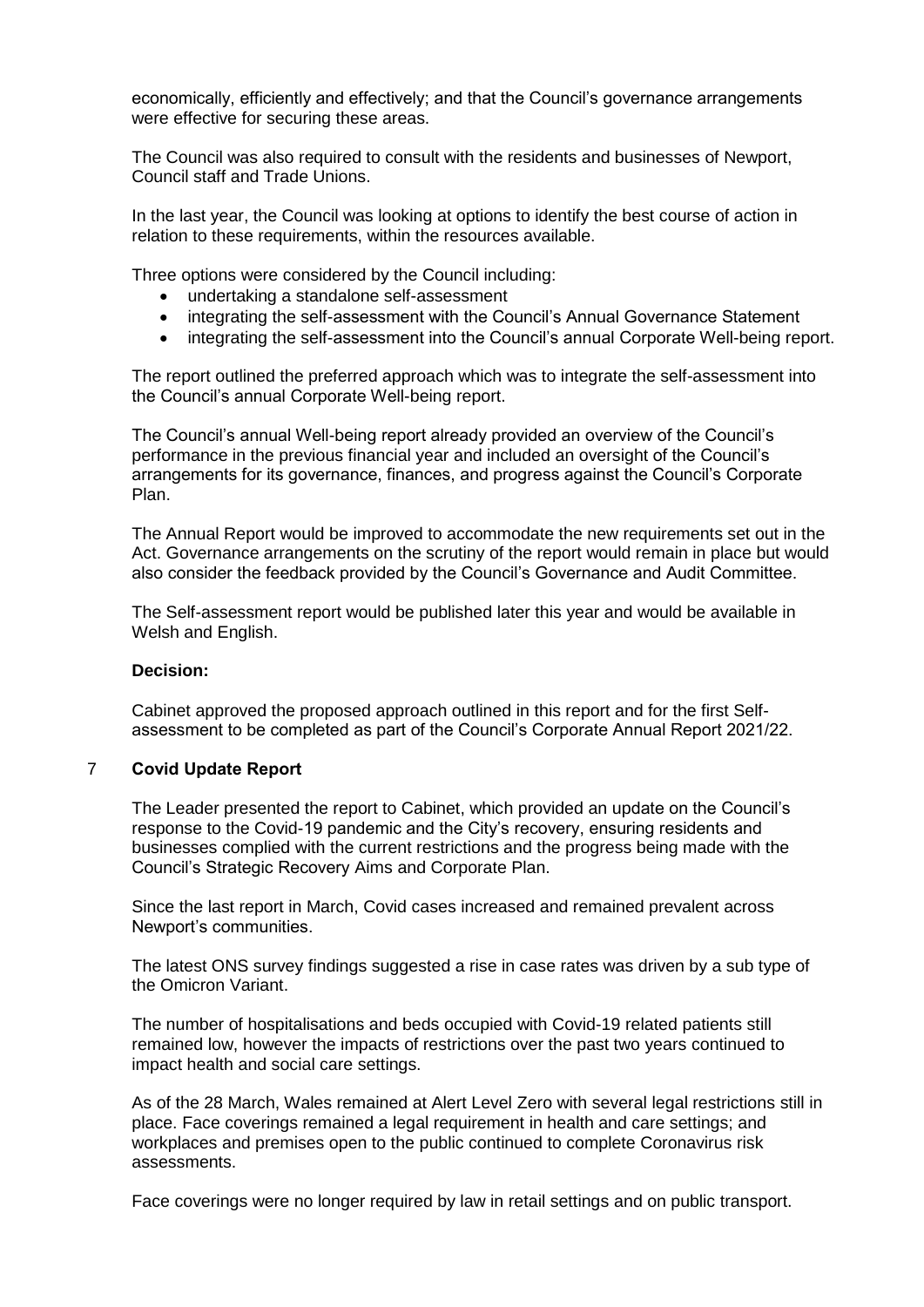The requirement to self-isolate following a positive Covid-19 test changed to guidance, and the £500 self-isolation payment to support people continued to be available until June 2022.

Welsh Government continued to monitor the current public health situation, and further assess the potential to remove all remaining legal measures at the next 21-day review by 14 April 2022.

For Newport Council the advice remained for elected members and officers to work remotely unless required by their role.

As part of the Council's New Normal project, staff were being prepare to undertake hybrid working, ensuring rooms and facilities across the Council's estate were suitable and safe places to work and undertake democratic roles.

The Leader may wish to ask Cabinet Members to highlighted areas of achievement, challenge, and progress.

- **Strategic Recovery Aim 1** Extension of Free School Meals covering the forthcoming May half term and summer holiday period.
- **Strategic Recovery Aim 1** –Newport Council have been working across our communities providing drop-in sessions for basic digital skills and courses through adult community learning.
- **Strategic Recovery Aim 2 –** Businesses in Newport will receive Welsh Government rate relief.
- **Strategic Recovery Aim 2**  Our Climate Change plan has been approved by Council and will be commencing delivery in 2022/23.
- **Strategic Recovery Aim 3**  Newport Council continue to follow the guidance for staff to work from home unless required by their role.
- **Strategic Recovery Aim 3**  Library and museum services are now being delivered as per the pre pandemic format with limited control measures in place.
- **Strategic Recovery Aim 4**  Newport Council continues to support the city's foodbanks and food projects.
- **Strategic Recovery Aim 4** Participatory budget events have concluded with a total of 80 projects securing funding towards local projects.

#### Comments from Cabinet Members:

- Councillor Truman referred to the increase in cases and mentioned that Licensing Officers and Health and Safety Inspectors were still covering care settings and schools, undertaking Risk Assessments, which he commended. Councillor Truman reminded colleagues that residents of Newport still needed to be vigilant, using common sense, to reduce the risk of spreading the virus.
- Councillor Davies thanked school staff for keeping schools open during this omicron variant of the virus. It was exam period for pupils as well but staff were making sure that pupils were supported as a matter of priority. Councillor Davies also referred to the free school meals and thanked the Welsh Government for their much needed support, this provision would be extended to September 2022 for all children in Newport.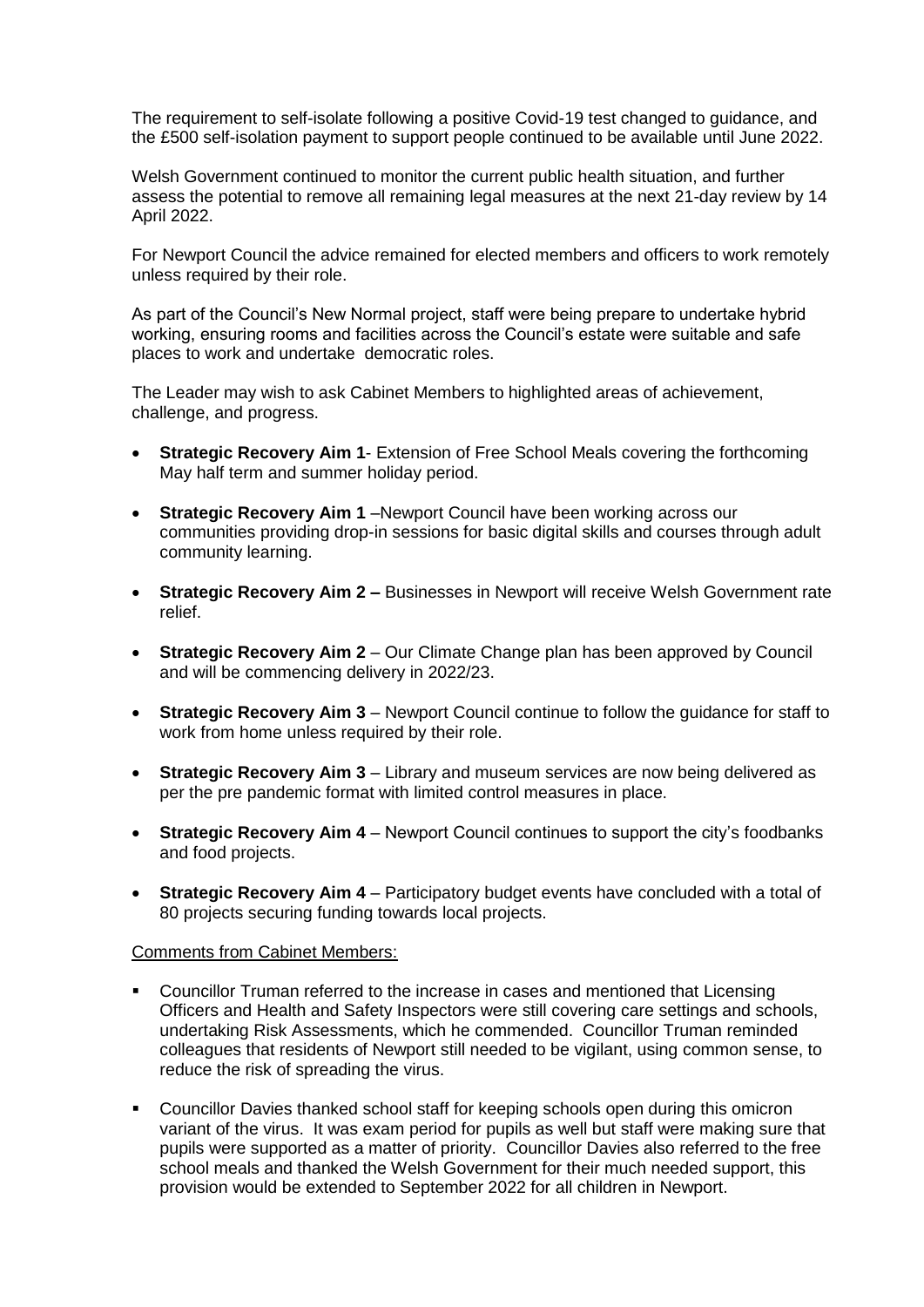- Councillor Harvey echoed comments of colleagues and hoped that the Covid virus would soon be referred to in the past tense.
- **Councillor Hughes referred to the food banks and community which were accessible for** Newport residents and wanted to recognise the hard work being done by volunteers and workers, in these areas.

#### **Decision:**

Cabinet considered and noted the contents of the report and would receive updates from officers as part of their portfolio.

### 8 **Post EU Transition Update Report**

The Leader presented the report, highlighting that since the last meeting in March, there continued to be ongoing issues with the cost of living and more recently the war in Ukraine.

Following several announcements from the UK Government and Welsh Government on how we would support Ukrainian refugees to settle in Wales, Council services were working tirelessly to prepare and to support refugees in Newport.

Newport would shortly see its first arrivals and services would be supporting them to settle in the city.

The cost of living was continuing to impact households in Newport. There continued to be support provided by the Council to help families that were struggling with their food and energy bills.

Newport Council would be administering the Council Tax rebate relief for A to D band houses and rate relief for businesses also agreed in line with both the Welsh Government business rate relief scheme and our own rate relief scheme supporting local businesses.

We were also continuing to support food poverty groups and organisations providing funding and support to distribute food and debt advice.

The Report also recognised that there was still more the Council could and would do to support disadvantaged and vulnerable groups in Newport and the Council would be developing its work alongside third sector and other public services to address the concerns raised by residents.

#### **Decision:**

Cabinet considered and noted the contents of the report and would receive updates from officers as part of their portfolio.

#### 9 **Work Programme**

This was the regular monthly report on the work programme.

Please move acceptance of the updated programme.

#### **Decision:**

Cabinet agreed the Work Programme.